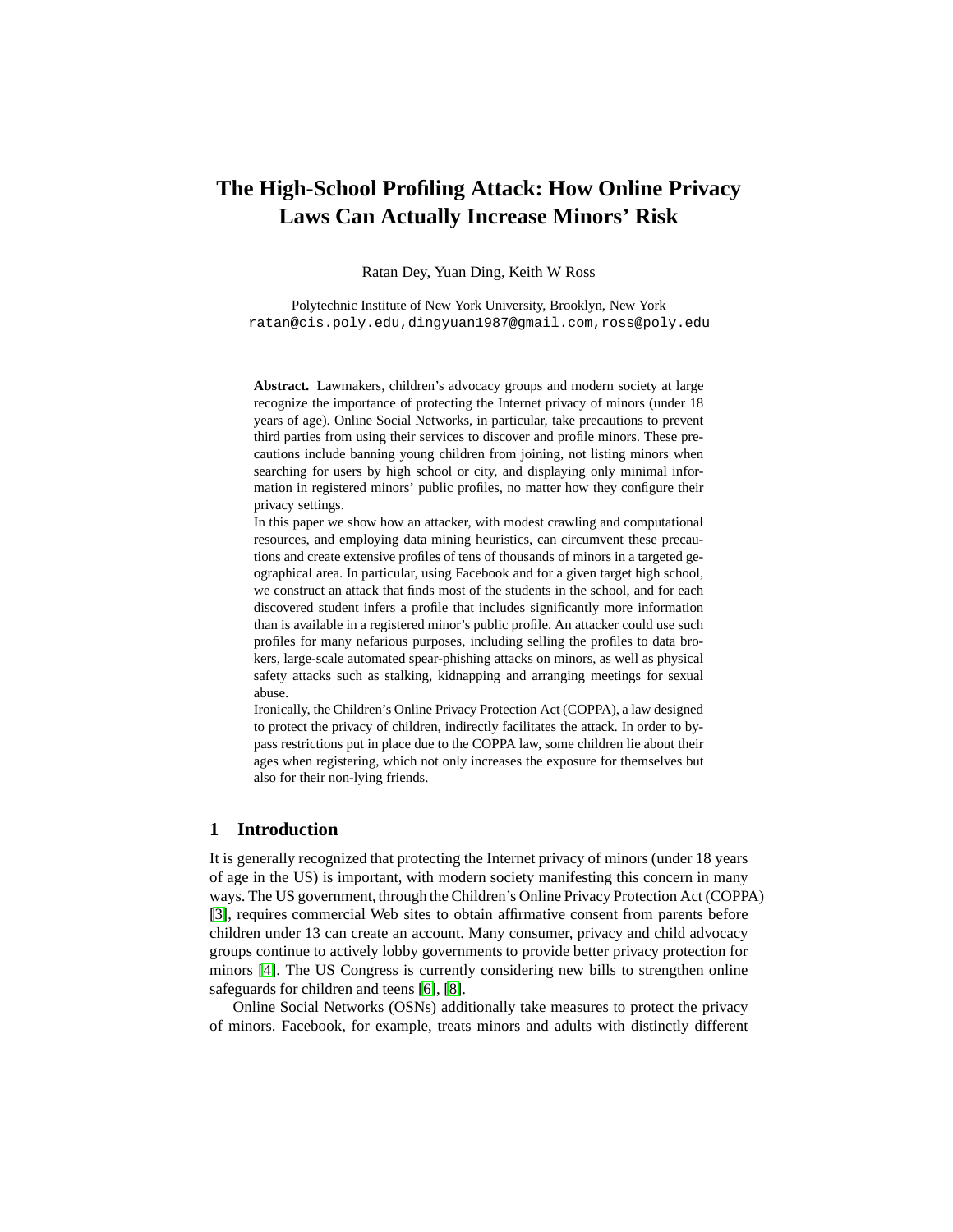policies related to their public profiles, how members can find each other, and how they can contact each other [\[2\]](#page-13-4). Facebook currently bans young children (under 13) from joining, does not list minors when searching for users by high school or city, and displays only minimal information in registered minors' public profiles, no matter how they configure their privacy settings.

In this paper we show how a third party, with modest crawling and computational resources, and employing data mining heuristics, can circumvent these precautions and create extensive profiles of tens of thousands of minors in a targeted geographical area. In particular, using Facebook and for a given target high school, we construct an attack which finds most of the students in the school, and for each discovered student infers a profile which includes significantly more information than is available in a registered minor's public profile. The additional information minimally includes, for each discovered student, the student's current city, current high-school, graduation year, inferred birth year, and list of school friends. The generated profiles of about half of the identified minors also include varying amounts of additional information, including shared photos and wall postings. The information is collected *passively*, that is, without attempting to establish friend links with any of the students. As discussed in Section [2,](#page-2-0) an attacker could use such profiles for many nefarious purposes, including selling the profiles to data brokers, large-scale automated spear-phishing attacks on minors, as well as physical safety attacks such as prospecting candidate children for stalking, kidnapping and arranging meetings for sexual abuse.

Using off-line channels, it is difficult for an attacker to obtain complete lists of students attending a given target school. For example, in the course of the research for this paper, while seeking ground-truth data, we contacted administrators of four high schools and asked them to provide us with a list of names of all students currently attending their schools, with assurances of keeping the lists entirely confidential as well as not mentioning the names of the schools in this study. But the administrations of these high schools would not provide the lists, even with such assurances, fearing potential lawsuits from parents or other legal actions. High-school websites today also do not publicly provide lists of current students.

It is also difficult for an attacker to obtain complete lists of students attending a given target school directly from OSNs. As of May 2013, and documented in this paper, Facebook takes explicit measures to prevent people from obtaining school lists directly from its site. Although Facebook allows its members to search for other members who are associated with any given high school or city, *the search results returned by the service do not include registered minors*; for a high school search, they only include members who are registered as currently being 18 years or older, with the vast majority of the results being alumni of the high school. Because of this measure, it is not possible for an attacker to *directly* use Facebook's search service to collect the names of the students at any target high school and attempt to profile them.

Ironically, the privacy leakages described in this paper are indirectly caused by the COPPA law, which was designed to protect minors' privacy. Given economic costs, social concerns, and technical issues, most online services — including Facebook and Google+ — choose to avoid the COPPA obligations by banning users younger than 13. Upon creating an account, these sites ask users for their birth date to determine if they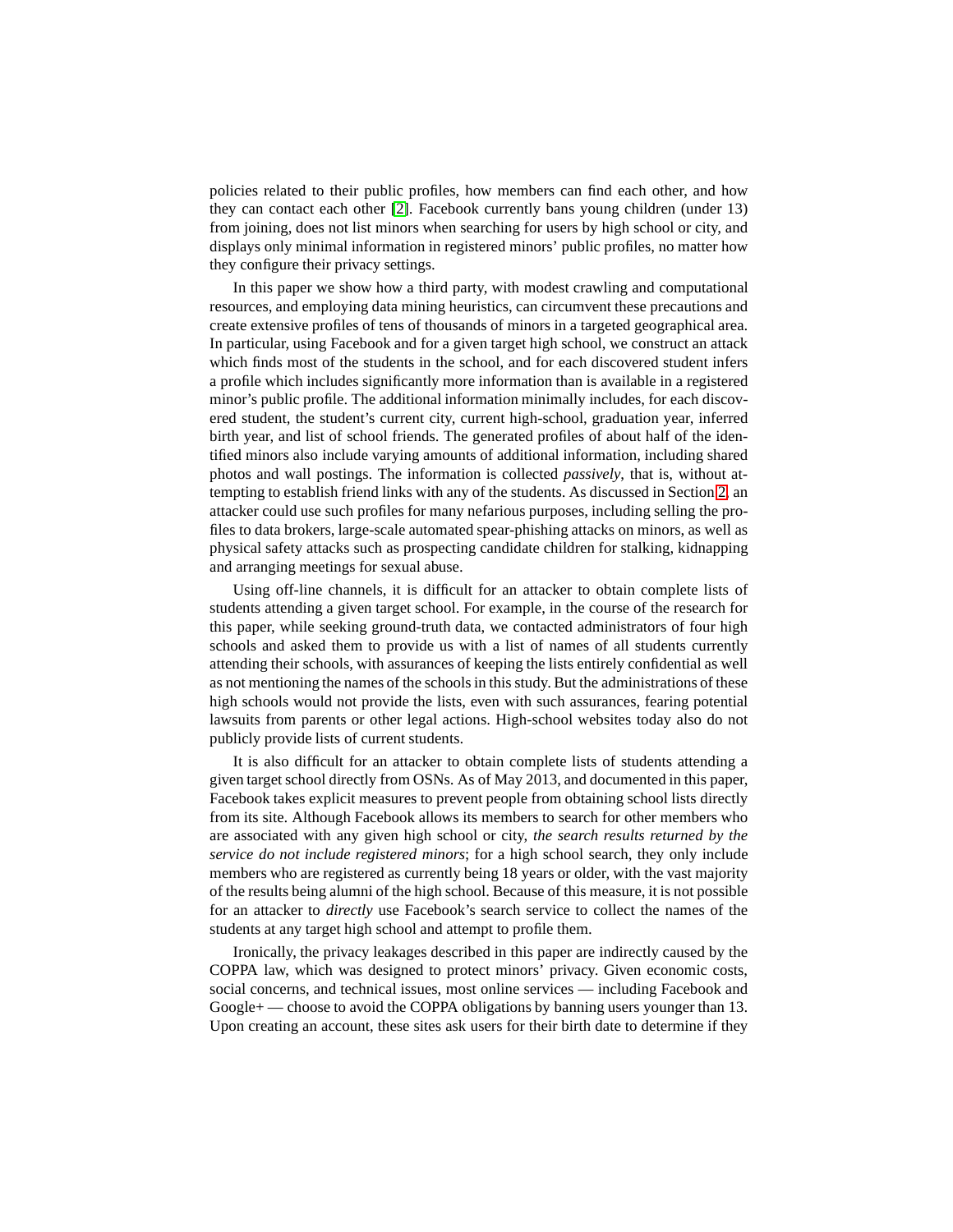are 13 or older. If the user indicates being under 13 years of age, the site prevents the user from creating an account. The key observations and ingredients behind our attack are the following:

- 1. In order to circumvent the age restriction (due to COPPA), many under-13 users lie about their age to gain access to online social networks when creating their accounts [\[15\]](#page-14-0). For example, in order to gain access to Facebook, an 11-year-old boy may say he is 13 years old or may even say he is over 18 when registering.
- 2. Several years later, when the lying minor enters high school, his registered age very possibly will be 18 or older. The OSN will therefore consider him an adult although he is actually a minor.
- 3. When searching for users by high school, Facebook (and Google+) only returns members who are registered adults. But a small fraction of these registered adults will in truth be minors.
- 4. By identifying the minors returned by the search results, and performing statistical processing on their friend lists, we show it is possible to discover most of the students in the target high school and, for each discovered student, create a profile that contains significantly more information than should be available in a minor's public profile.

Thus, the COPPA law has inadvertently set the stage for widespread discovery and inference of minors' private information.

To demonstrate the feasibility of the high-school profiling attack, we carried it out on one high school. Our institution provided us with an IRB to perform the research under the condition that we keep private all collected and inferred information about individuals and only release aggregated results. For the target high school, we were able to obtain, through a confidential off-line channel, ground-truth information including the names of all the students in the high school and their graduating classes.

To our knowledge, this is the first paper that  $(i)$  identifies the third-party privacy leakage problem in OSNs for minors,  $(ii)$  quantifies the extent of the privacy leakage, and *(iii)* using measurement and analysis, investigates and quantifies the impact of a privacy law on privacy leakage. As part of responsible disclosure, we informed both Facebook and Google about the attack. This paper is a short version of a full paper, which additionally analyzes three high schools, studies privacy leakage when there is no age restriction, studies one defense, and characterizes the information available in profiles [\[11\]](#page-13-5).

# <span id="page-2-0"></span>**2 Consequential Threats**

Suppose an attacker, with modest crawling and computational resources, for a given target high school, is able to determine all the students in the school and profile them, with the profiles containing a varying amount of information, but minimally including full name, profile picture, gender, current city, high school name, graduation year (i.e., grade), high-school friends and inferred birth year<sup>[1](#page-2-1)</sup>. For a given high-school, we call the

<span id="page-2-1"></span><sup>&</sup>lt;sup>1</sup> A public Facebook profile for a minor at most contains name, profile picture and gender. Thus the attacker's constructed profiles additionally contain current city, high school name, graduation year, high-school friends, inferred birth year, and for many students much more information.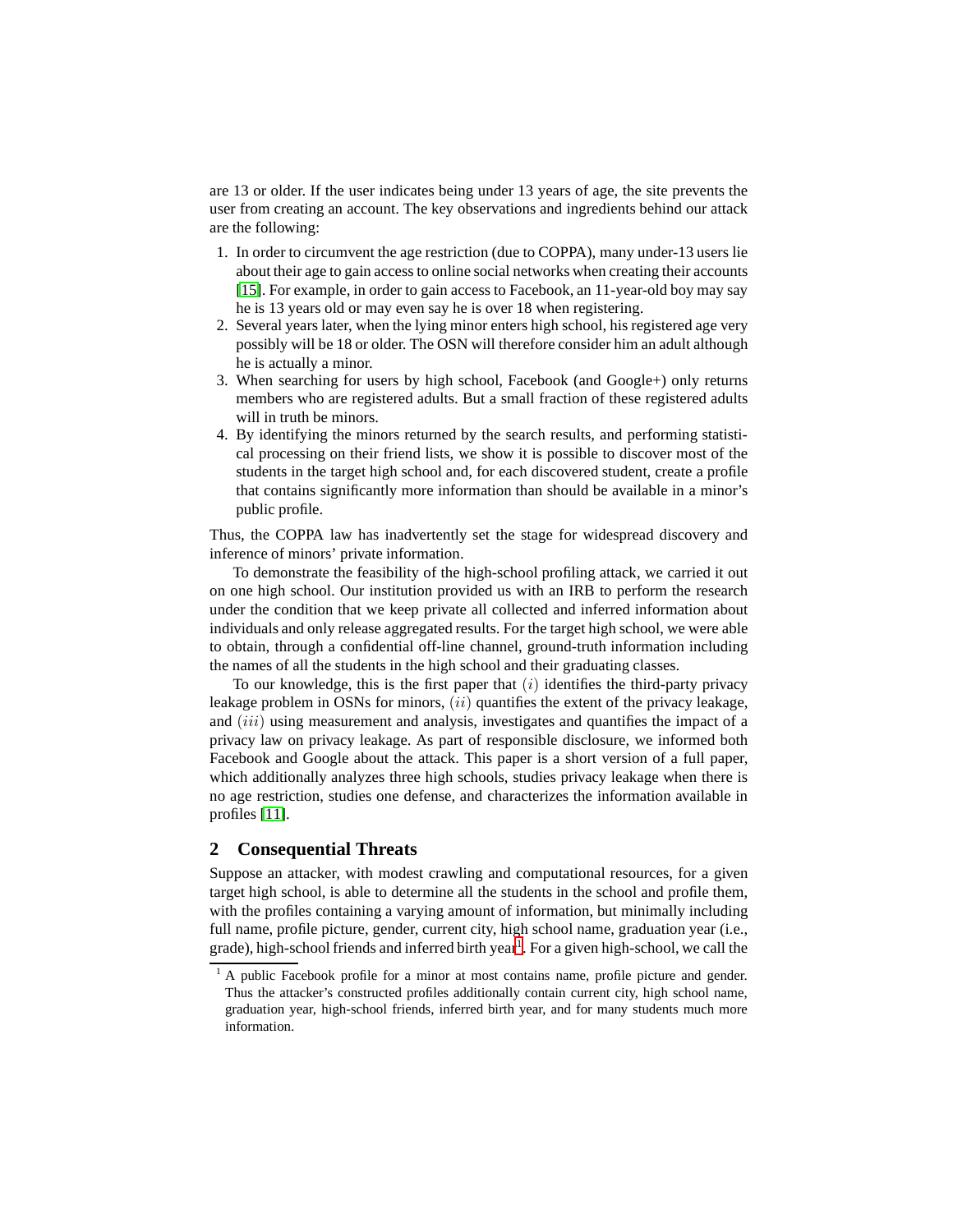collection of these profiles the *high-school profiles*. Moreover, suppose the attacker has a means to send messages directly to many of the students, and can send friend requests to all of the students. We now describe some of the consequential threats.

The first major threat is that of data brokers collecting high-school profiles and selling them to others, such as advertisers, college recruiters, and employment agencies. Because the teen market surpasses US\$200 billion in the US alone, it is not surprising that data brokers are already seeking to compile dossiers on children [\[9\]](#page-13-6) [\[7\]](#page-13-7). By leveraging the information in the high-school profiles, data brokers can also enhance the profiles by linking them with other personal data available online and from public records. For example, by obtaining voter registration records (which most states make available for a small fee), the data broker can use the last name and city in the highschool profiles to link the students to parents in the voter registration records, *thereby determining the street address of many of the students*. For those students with friend lists in the high-school profile, if a parent appears in the friend list, then the streetaddress association can be done with greater certainty. As another example, for many students, the first name, last name and city in the high-school profiles can be linked with Skype profile information in the Skype directory, thereby augmenting the profile with a means of calling and videoconferencing with the teenager.

The second major threat is that of a pedophile, who seeks to use the Internet to arrange sexual encounters with children. For example, recently a man allegedly used Facebook to arrange meetings and have indecent contact with seven different girls, ranging in age from 13 to 15. The district attorney for the case stressed the importance of minors "not sharing personal information online, like full names, ages, addresses, phone numbers and school information" [\[5\]](#page-13-8)). A pedophile could launch the high-school profiling attack himself, using the acquired profiles to prospect for victims. As a first step, the attacker could use the profiles to narrow down the candidates in the target community. The attacker could then leverage the profile information to perform social engineering attacks and establish online contact with the candidates.

Finally, the profiles could also be used to fuel a large-scale and highly personalized spear-phishing attacks against minors. Messages could automatically be generated which mention the target students' high schools, graduation years, and friends, tricking the targets into installing malware on the family computer, for example.

# <span id="page-3-0"></span>**3 Preliminaries**

Throughout this paper we define a *minor* to be any person who is currently under 18 years old. Anyone 18 years or older is said to be an *adult*. Note that most students currently attending a high school are minors. (A fraction of the final-year students may be adults, with the fraction increasing each month in the school year.) OSNs typically require users to specify their birth date (day, month, and year) when they register. As discussed in the Introduction, some users may lie about their birth dates when creating accounts in order to circumvent the minimum age requirement. A user is said to be a *registered minor*if the OSN believes the user is currently a minor based on the registered birth date. We define a *registered adult* in a similar manner. In the context of Facebook, we say a user (say, Alice) is a *stranger* to another user (say, Bob) if all the following conditions are satisfied:  $(i)$  Alice is not a friend of Bob; (ii) Alice is not a friend of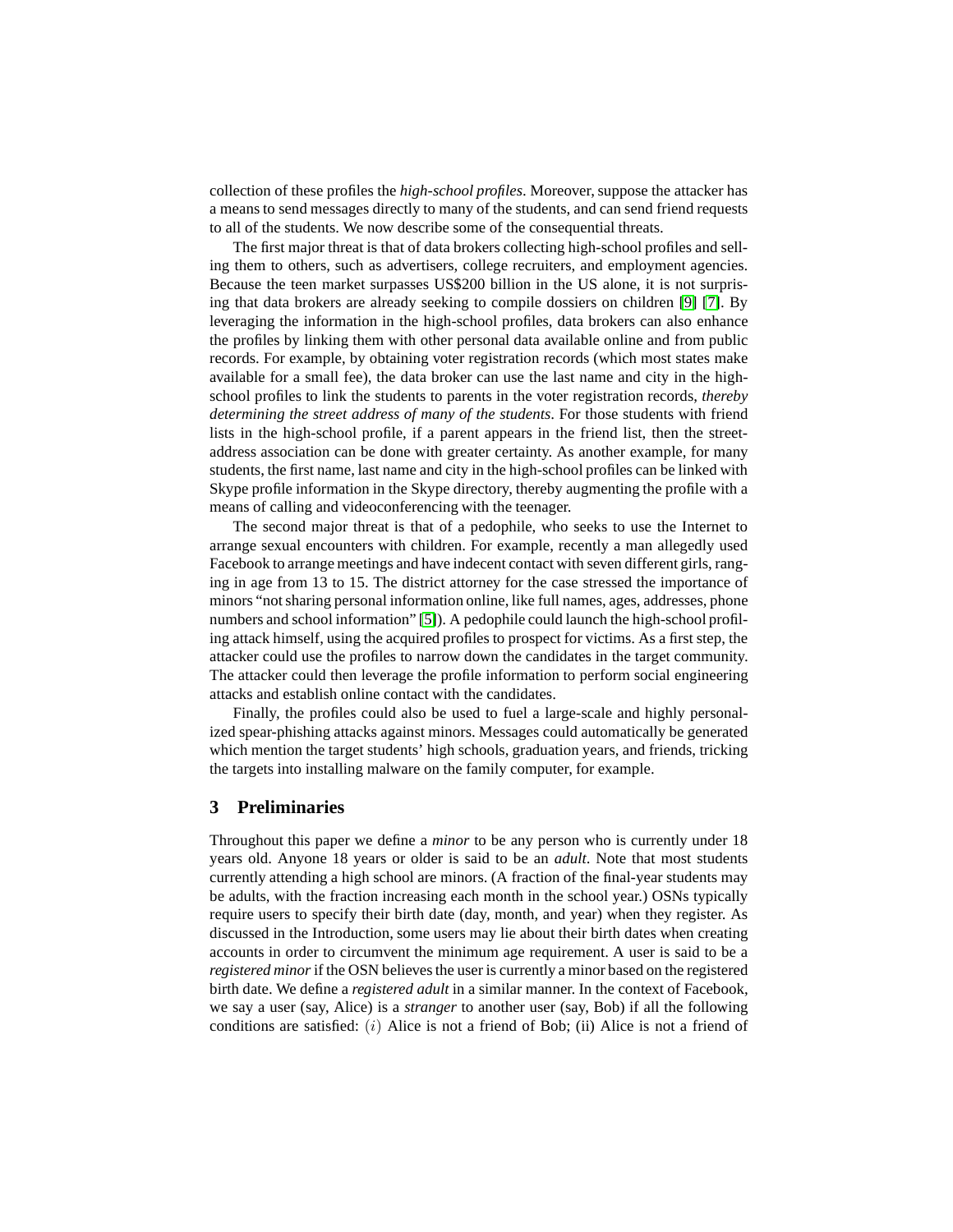friend of Bob (that is, Alice and Bob have no mutual friends); and  $(iii)$  Alice does not belong to any of Bob's school or work networks.

# **3.1 Facebook and Registered Minors**

In Facebook, registered minors have a different experience with privacy than do registered adults. We now highlight the differences that are relevant to the current study. Table [1](#page-4-0) shows the information about a user available to a stranger for when the user keeps the default settings and for when the user configures the setting for maximum sharing (worst case). A check in the box means the information is available to the stranger for the specific scenario. As shown in Table [1,](#page-4-0) when a stranger visits a registered minor's profile page, only a limited amount of information is available to the stranger: at most the user's name, profile photo, networks joined, and gender are available. (Typically less, depending on how the user configured her privacy settings. For example, typically less than 10% of registered minors specify network.) Further, the "Message" button will never be visible to a stranger. We say that *only minimal information is available about a user* (registered minor or adult) if a stranger, when visiting the user's public profile, sees at most name, profile photo, networks joined, and gender, and the "Message" button is not available. It follows that if a stranger visits a user's public profile and more than the minimal information is available, then the user must be a registered adult.

|                            |  |                                     | <b>Default for   Default for   Worst-case for   Worst-case for  </b> |
|----------------------------|--|-------------------------------------|----------------------------------------------------------------------|
|                            |  | Reg. minors Reg. Adults Reg. Minors | <b>Reg. Adults</b>                                                   |
| Name, Gender, Networks,    |  |                                     |                                                                      |
| Profile Photo              |  |                                     |                                                                      |
| HS, Relationship,          |  |                                     |                                                                      |
| Interested In              |  |                                     |                                                                      |
| Birthday                   |  |                                     |                                                                      |
| Hometown, Current City,    |  |                                     |                                                                      |
| Friendlist                 |  |                                     |                                                                      |
| <b>Photos</b>              |  |                                     |                                                                      |
| <b>Contact Information</b> |  |                                     |                                                                      |
| <b>Public Search</b>       |  |                                     |                                                                      |

<span id="page-4-0"></span>**Table 1.** Facebook: Default and worst-case information available to strangers

OSNs typically provide a friend-search feature, allowing its users to find new friends from different parts of their past and current lives, including friends from previous high schools. Facebook provides this feature in its "Find Friends Portal" [\[1\]](#page-13-9), where a user can search for potential friends by inputting either hometown, current city, high school, mutual friend, college or university, employer, or graduate school. When a stranger does a high school search by the high school name, Facebook returns a few hundred users who are associated with the target high school. The stranger can also attempt to obtain additional users by creating additional fake accounts. We wrote a script that collects users in this manner. The script takes as input the target high school's Facebook ID, a username and password for a fake account, and outputs several hundred unique Facebook user IDs. We observed in the course of experiments that *Facebook does not*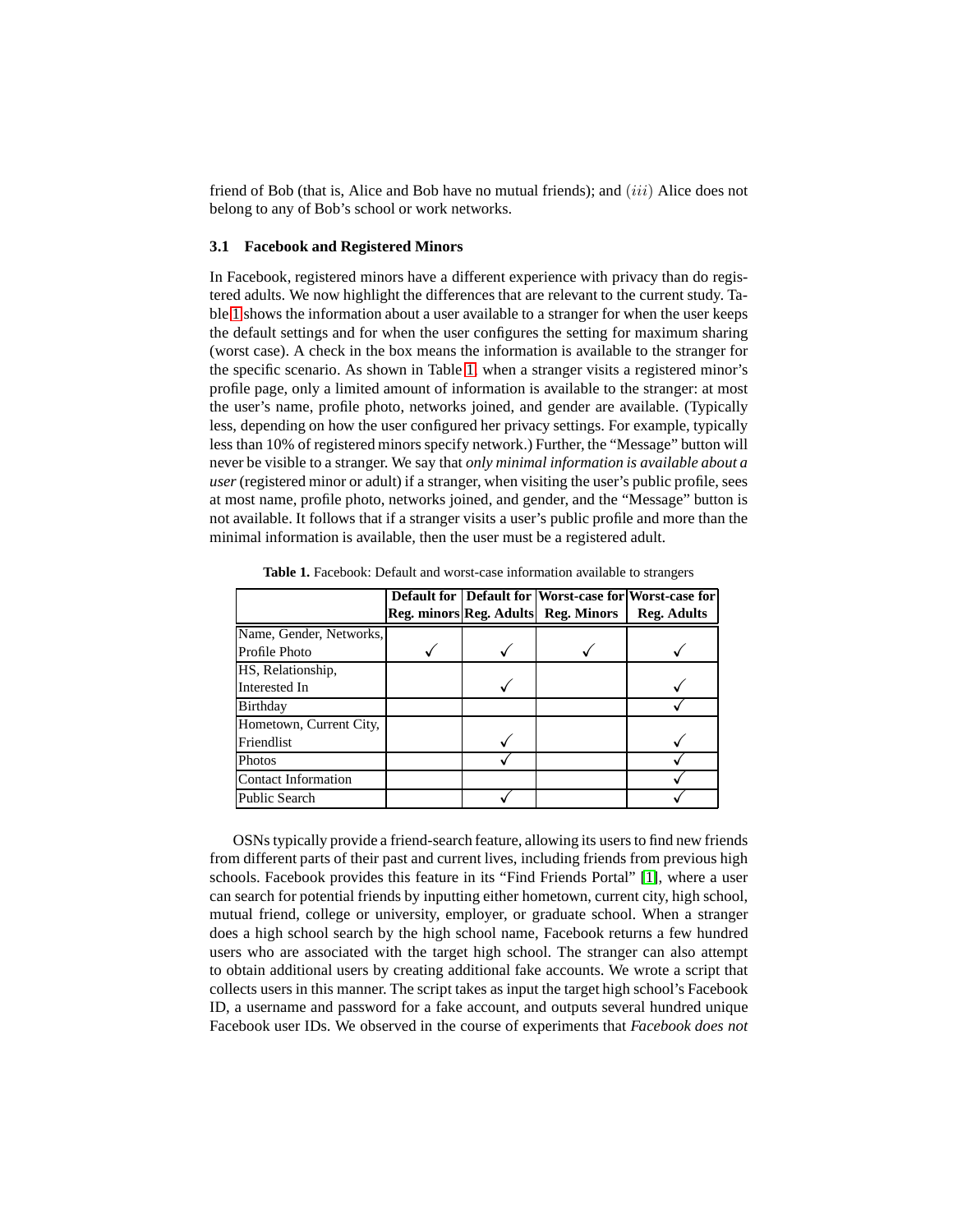*return any registered minors when a stranger searches with the Find Friends Portal*. We verified this claim by carrying out an experiment with a high school for which we have the complete list of current students at the high school, as well as the complete list of recent alumni.

*In summary, in an attempt to act responsibly towards minors, Facebook takes some precautions to protect minors' privacy. We observed and verified that Facebook does not return registered minors when a stranger searches by high school. Also, when a stranger visits a registered minor's public profile page, only limited information is made available, no matter how the minor configures the privacy settings. In particular, a minor's high school, graduation year, and friend list are never directly available to a stranger.*

### **3.2 Legal and Ethical Considerations**

To perform the research described in this paper, we implemented customized crawlers that visit public Web pages in Facebook and download the HTML source code of each Web page. Our parser then extracted relevant data from the HTML source code and stored the data in an SQL database.

Crawling data in OSNs is an ethically sensitive issue. One question that arises is if it is ethically acceptable and justifiable to conduct crawling experiments in social networks? We believe that the only way to reliably estimate success rates of attacks in the real-world is to use realistic experiments. We nevertheless took several precautions while crawling. First, we only accessed user information that was publicly available. Second, by implementing sleeping functions and limiting our study to one high school, the crawling was not particularly aggressive and didn't perturb the performance of Facebook.

We also obtained IRB approval for this work from our university. As part of responsible disclosure, we informed both Facebook and Google about the attack in October 2012. Because of the sensitive nature of the information we gathered and inferred, we will not be making our data sets public and we will not explicitly identify the high school involved.

# **4 The High School Profiling Attack**

We now describe our basic version of the high-school profiling attack. The attacker begins by selecting a target high school. Let  $M$  be the set of all the students currently attending the target high school with active accounts in the OSN. The goal of the attack is to find most of the students in  $M$  and obtain (or infer) as much profile information as possible about each of those students. We do not require the attacker to be an OSN friend, or a friend-of-a-friend, of any of the students in  $M$ , that is, the attacker may be a stranger to all the students in the high school *throughout the duration of the attack*. With sufficient computational resources, the attack could therefore be launched against hundreds or even thousands of high schools.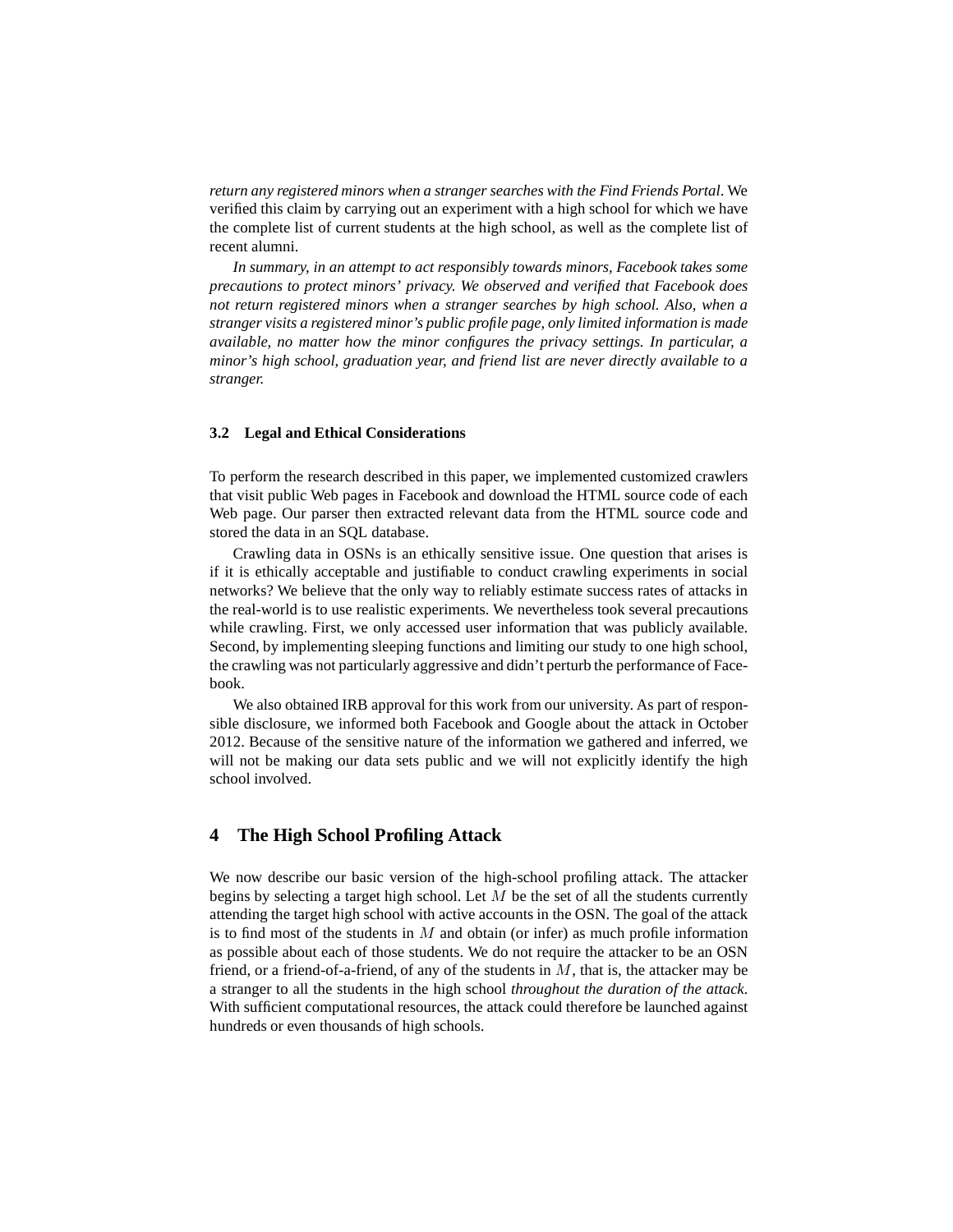#### **4.1 The Basic Attack: Exploiting Lying Minors**

For any user u in the OSN, let  $F(u)$  be the user's current set of friends. For some users,  $F(u)$  will be visible on the user's public profile; for other users  $F(u)$  will not be publicly available. The attack in its most basic form operates as follows.

- 1. The attacker inputs the name of the target high school into the OSN's high-school search function. The search function returns a list of members who are associated with the target high school. The attacker may use a script to automatically scroll down the page (thereby sending additional HTTP requests with AJAX) in order to get a longer list of members. The attacker may also use multiple accounts when searching. We refer to the set of all the members found in this manner as the *seeds* and denote the set by S.
- 2. The attacker uses a crawler to download the public profile pages for each of the seeds, parses the pages, and determines the users who indicate they currently attend the target high school (by listing their high school as the target high school and providing a graduation year that is the current year or a future year). Let  $C'$  be the subset of seeds who explicitly indicate (in their public profiles) that they are currently students in the target high school. (Most of the users in  $C'$  will be minors who, several years earlier when under 13, lied about their age during registration.) Let  $C$  be the subset of users in  $C'$  who make their friend lists public. We refer to C as the *core set*. As we will see, the number of core users is typically fairly small, on the order of 5% of the number of students in the high school. For each user in set  $C$ , we know the user's graduation class year. Assuming that the high school is a four-year school, denote  $C_1$ ,  $C_2$ ,  $C_3$ , and  $C_4$ , for students in the first, second, third, and fourth school years in the core set C.
- 3. For each student  $u \in C$ , the attacker downloads the friend list,  $F(u)$ , from the OSN. Let  $K$  be the set of all friends obtained from the core users, that is,

$$
K = \bigcup_{u \in C} F(u).
$$

We refer to K as the *candidate set*. Our experiments show that the number of candidates will approximately be one order of magnitude greater than the target high school size.

4. We expect some of the users in  $K$  to be current students in the target high school. We now try to determine which ones. For each candidate  $u \in K$ , we use *reverse lookup* to determine its friends in the core. Specifically, for each  $u \in K$ , we determine the set of friends in the core set for each of the four graduation years:

$$
G_i(u) = \{ v \in C_i : u \in F(v) \}, \quad i = 1, 2, 3, 4. \tag{1}
$$

Clearly each  $G_i(u) \subseteq F(u)$ . Note that to obtain the  $G_i(u)$ 's, the attacker *does not* have to obtain the profile pages or friend lists of any of the users in the large candidate set  $K$ . In fact, user  $u$ 's friend list may not even be directly available to strangers.

5. For each candidate  $u \in K$ , the attacker calculates the fraction of users in each of the core class sets with whom the candidate is friends, and then calculates the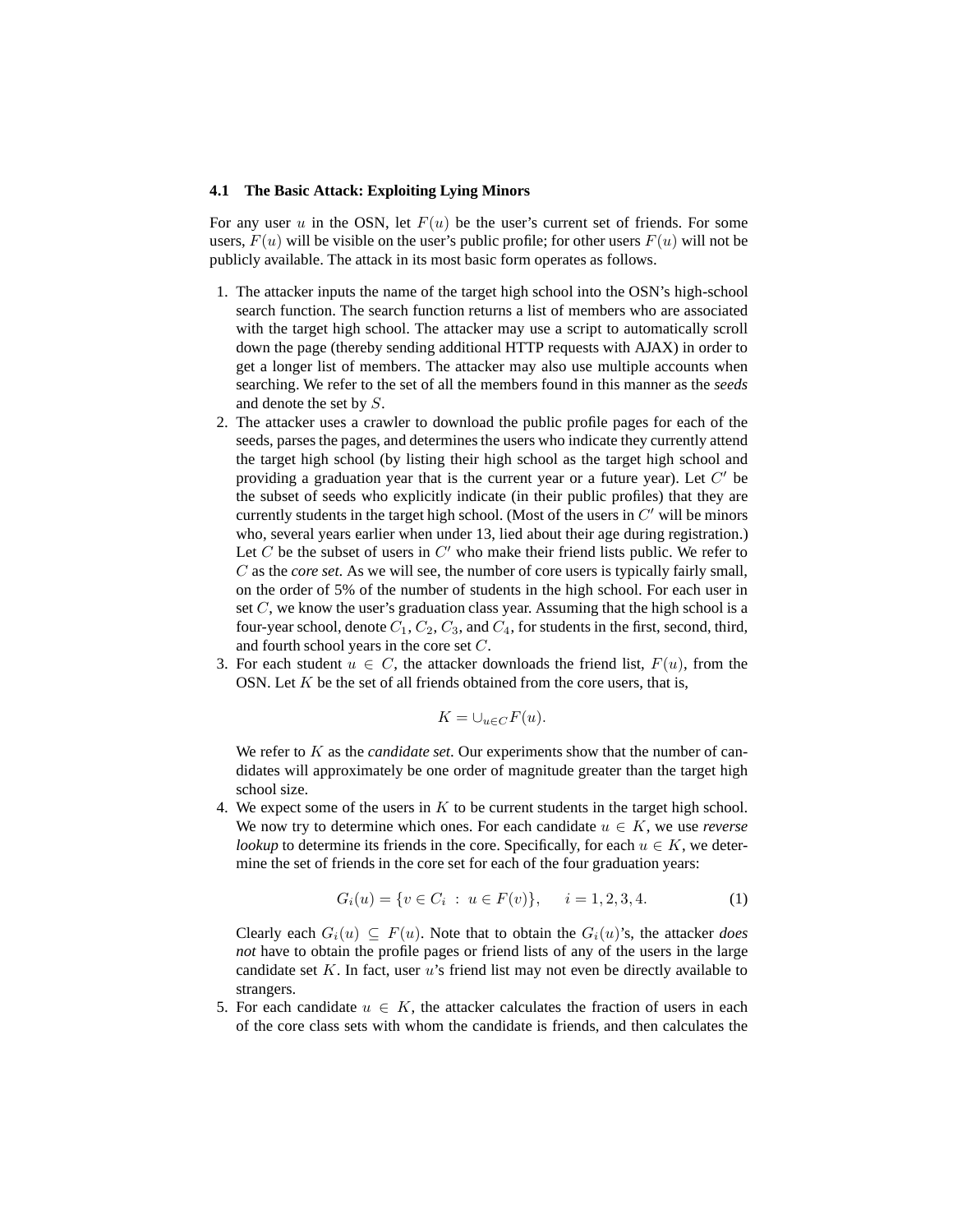maximum of these four fractions. Specifically, the attacker calculates

$$
x(u) = \max_{1 \le i \le 4} \frac{|G_i(u)|}{|C_i|} \tag{2}
$$

6. The attacker rank orders the users in K according to their  $x(u)$  values, from highest to lowest. The attacker chooses a threshold  $t$  in the vicinity of the total number of students attending the high school (which can typically be found from Wikipedia or some other source). The attacker then considers the first  $t$  students as current students in the target high school (as well as the students in the set  $C'$ ). Let  $T$ denote the set of t students and  $H = T \cup C'$ . The attacker also classifies each such student  $u \in T$  into a graduating year according to the highest  $|G_i(u)|/|C_i|$  value,  $i = 1, 2, 3, 4.$ 

At the end of these steps, the attacker has a set of OSN users  $H$  believed to be students at the target high school. The attacker has also classified all the students in  $H$ by graduation class year. For each student, by knowing the high school, the attacker knows the current city; by knowing both the student's last name and current city, the attacker can often determine the student's home address from voter registration records. The attacker can also estimate birth year from the graduation year.

Note that the attack relies on the attacker's ability to obtain a small set of core users, that is, finding a set of users for whom the attacker knows with certainty that the users are in the high school and knows their graduation year. Because the search function only returns registered adults who make their high school public, *a priori* the core set will have no students in the first three years of high school and few in the last year. However, because a significant high-school students lied about their birth dates when creating accounts when they were under 13 (in order to circumvent the age restriction due to the COPPA law), it is indeed possible to obtain a core set from the search function including students distributed across the four years. Also note that the attack is passive, that is, without attempting to establish friend links with any of the students.

### **4.2 Attack Performance**

The set  $H$ , and the classification of its members by graduation year, is obtained by statistical inference and therefore may contain errors. For example, some of the users in H may be false positives, that is, they are not current students at the target high school. Furthermore,  $H$  may not contain all of the students in  $M$ . Two important measures for the performance of the attack are the *fraction of students from* M *found*, given by |H∩M|/|M|, and the *number of false positives*, given by |H−M|. Note that by varying the value of the threshold  $t$  the attacker can trade off these two performance measures: increasing  $t$  should increase the fraction of students found but should also increase the number of false positives. In this paper we estimate these measures for the test high school.

### **4.3 Enhanced attack**

We now describe an important enhancement of the attack, which requires a relatively small amount of additional crawling. In the *enhanced attack*, after rank ordering the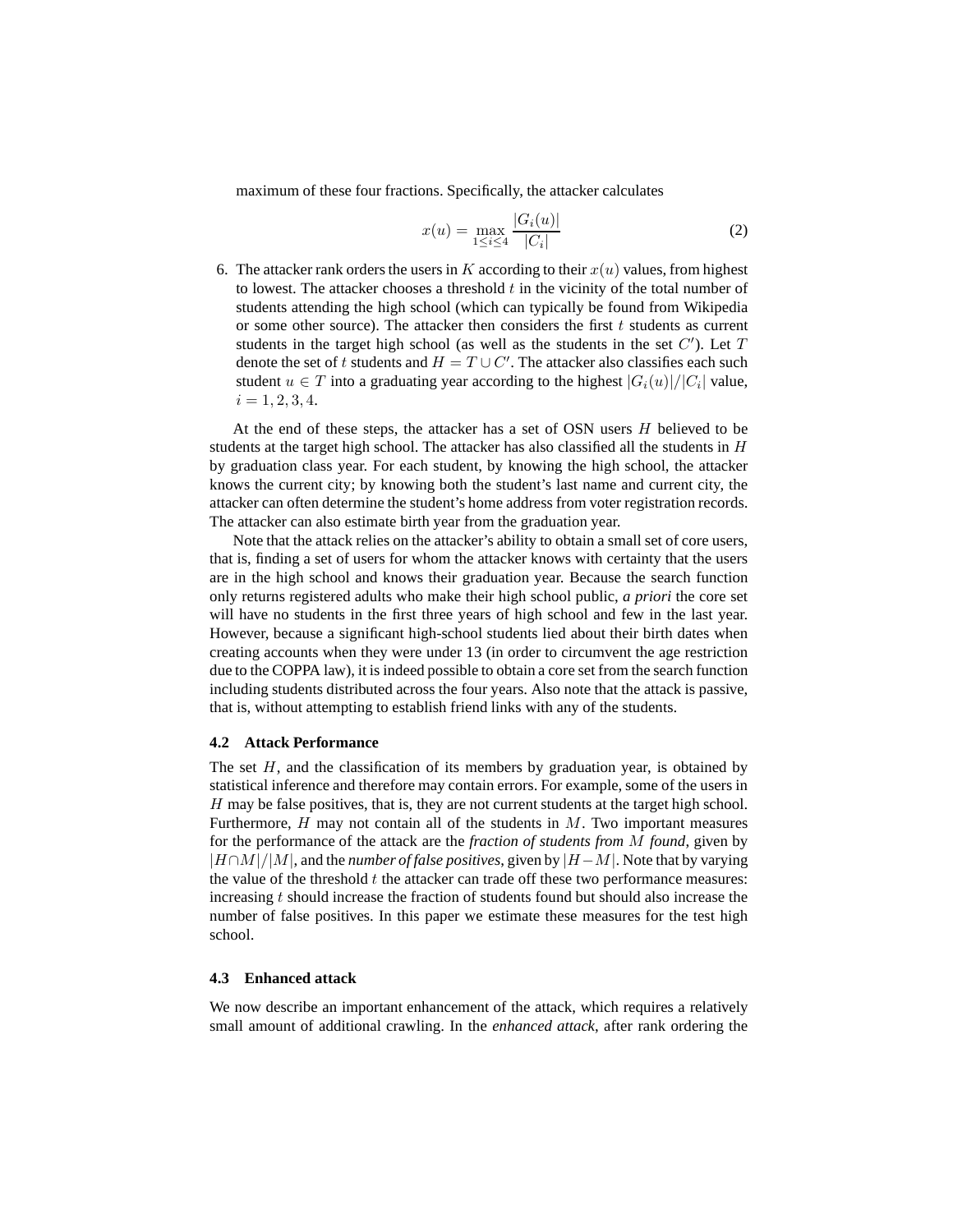$x(u)$ 's and selecting a threshold t, we download the public profile pages of the first  $t(1 + \epsilon)$  users. (In this paper, we use  $\epsilon = 1$  throughout.) Denote this set of users by  $T+$ . For each user u in  $T+$ , we then check the user's profile to see if he indicates he is currently a student in the target high school. If so, we move u from  $T+$  to C, thereby increasing the size of the core set. After doing this for all  $u \in T +$ , we recalculate  $G_i(u)$ for each  $u \in T+$  and  $i = 1, 2, 3, 4$ , and proceed from Step 5 in the Basic Approach.

In addition to these approaches, there are many possible heuristics one may construe based on the  $G_i(u)$  data. It is also possible to explore traditional machine learning approaches. As the purpose of our research is to demonstrate the feasibility of the attack rather than fully optimize it, we do not pursue these optimizations here.

### **4.4 Filtering**

In order to possibly improve the performance of the basic and enhanced attacks, we also examine filtering out some of the candidate users. This filtering variation, as with the enhanced attack, requires that the attacker download the public profiles of the first  $(1+\epsilon)t$  users in the candidate set. After downloading these profiles, the attacker applies filtering rules to eliminate candidates who are likely former students at the target high school (and have transferred out or have already graduated). We used the following filter rules:

- **–** *Graduate School:* The candidate specifies a graduate school in the public profile page.
- **–** *Different High School:* The candidate provides *one* high school and that high school is different from the target high school.
- **–** *High school graduation year:* The candidate provides a high-school graduation year that is not in the current year or in the subsequent three years.
- **–** *Current city:* The candidate provides a current city other than the city in which the high school resides.

#### **4.5 Estimating the Crawling Effort**

Most OSNs employ anti-crawling techniques to protect the data of their membersand the performance of their sites. Typically, if a member behaves suspiciously (for example, if he tries to access an overly large amount of user profiles in a short amount of time), the member's account will be temporarily, or permanently, disabled. Therefore another important measure is the crawling effort required to perform the attack.

For the Basic Attack, the crawling effort has three components:  $(i)$  the number of HTTP GETs sent to obtain the IDs of the seed users  $S$  (Note that with AJAX, multiple HTTP GETs may need to be sent to get the entire page.);  $(ii)$  the number of HTTP GETs sent to obtain the public profile pages of the seed users in  $S$ ;  $(iii)$  the number of HTTP GETs sent to obtain the friend lists of each of the core users (again sending multiple GETs via AJAX). The approximate number of HTTP GETs sent is therefore given by  $A \cdot R + |S| + |C| \cdot f/p$ , where A is the number of accounts used, R is the number of HTTP GETs sent per account when gathering the seed list,  $f$  is the average number of friends a student has, and  $p$  is the number of friends gathered with a single HTTP request. (Currently, Facebook uses  $p = 20$ ).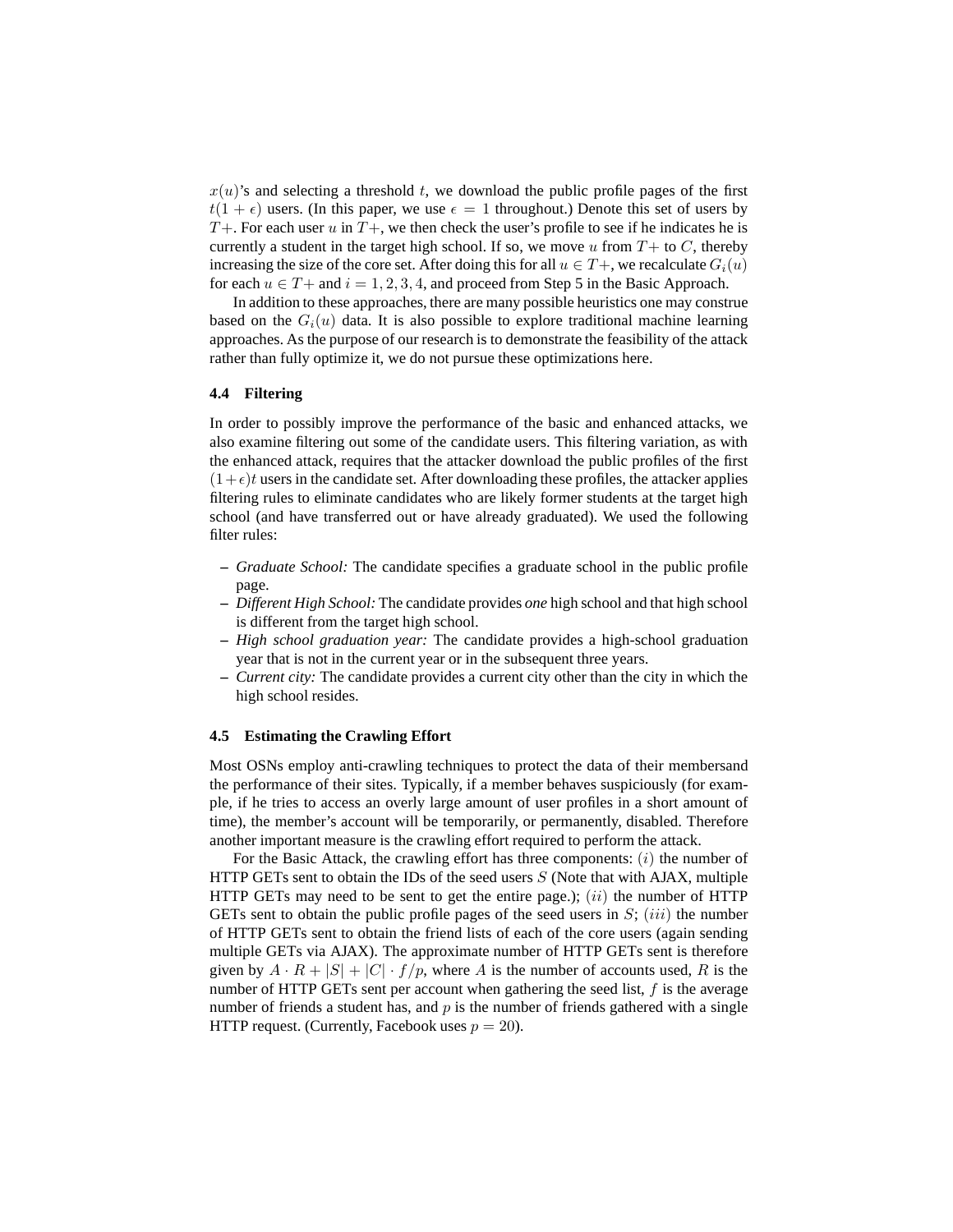For the enhanced attack, we additionally  $(i)$  download the profile pages of an additional  $(1 + \epsilon)t$  users, where t is roughly the number of students in the target school, and  $(ii)$  download the friend lists for the augmented core set. In Section [5](#page-9-0) we will show that the total number of requests for a typical school is small for both the basic and enhanced attacks.

# <span id="page-9-0"></span>**5 Results for High School**

### **5.1 Data Sets**

In order to estimate the success of the attack, we applied it to one US high school, which we refer to as HS1. We collected the data for HS1 in March 2012. HS1 is a small private urban high school with about 360 students. For this high school, we were able to obtain, through a confidential channel outside of Facebook, the complete student lists (segmented by graduation year) for the high school, and also complete alumni lists for recent graduation years. These lists enable us to evaluate the success of the attack. HS1 has a relatively high churn rate, with 10-20% of the students transferring in and out of the high school every year. Because of the high churn rate, it is a challenging problem to determine an accurate estimate of the current snapshot of the student body. However, we will see that even with this high churn rate, the basic attack provides good results.

For the HS1 students in the 2012, 2013, 2014, and 2015 graduating classes, we were able to find the Facebook IDs and public profile pages for  $|M| = 325$  students. We did this essentially by running the basic attack on HS1, finding the users who were ranked the highest, and checking for their names in the ground truth list. We were not able to find the Facebook IDs for about 10% of the student body at HS1. Most of these remaining students most likely do not have Facebook accounts. A small number of them may have accounts with alias names that we could not match to the ground-truth list. The 325 students are roughly evenly distributed over the four years; for 112 students (34%) their friend lists are publicly available.

### **5.2 Initial Seed Set**

We obtained initial seed sets from Facebook's Find Friend portal, using two accounts for HS1. Table [2](#page-9-1) provides a summary of the data collected for this high school. As shown in Table [2,](#page-9-1) for HS1, we found 18 core users (with friend lists) and 6,282 candidates. For the enhanced attack, we obtained 22 (extended) core users for this high school. The number of core users is roughly 5% of the number of students in the school.

<span id="page-9-1"></span>**Table 2.** Seeds, core users, and candidates for the target high school

|                  |     |             |     | <b>High school</b> # of students # of students # of seeds # of core users | # of       | # of extended |
|------------------|-----|-------------|-----|---------------------------------------------------------------------------|------------|---------------|
|                  |     | on Facebook |     |                                                                           | candidates | core users    |
| IHS <sub>1</sub> | 362 | 325         | 352 |                                                                           | 6.282      | 22            |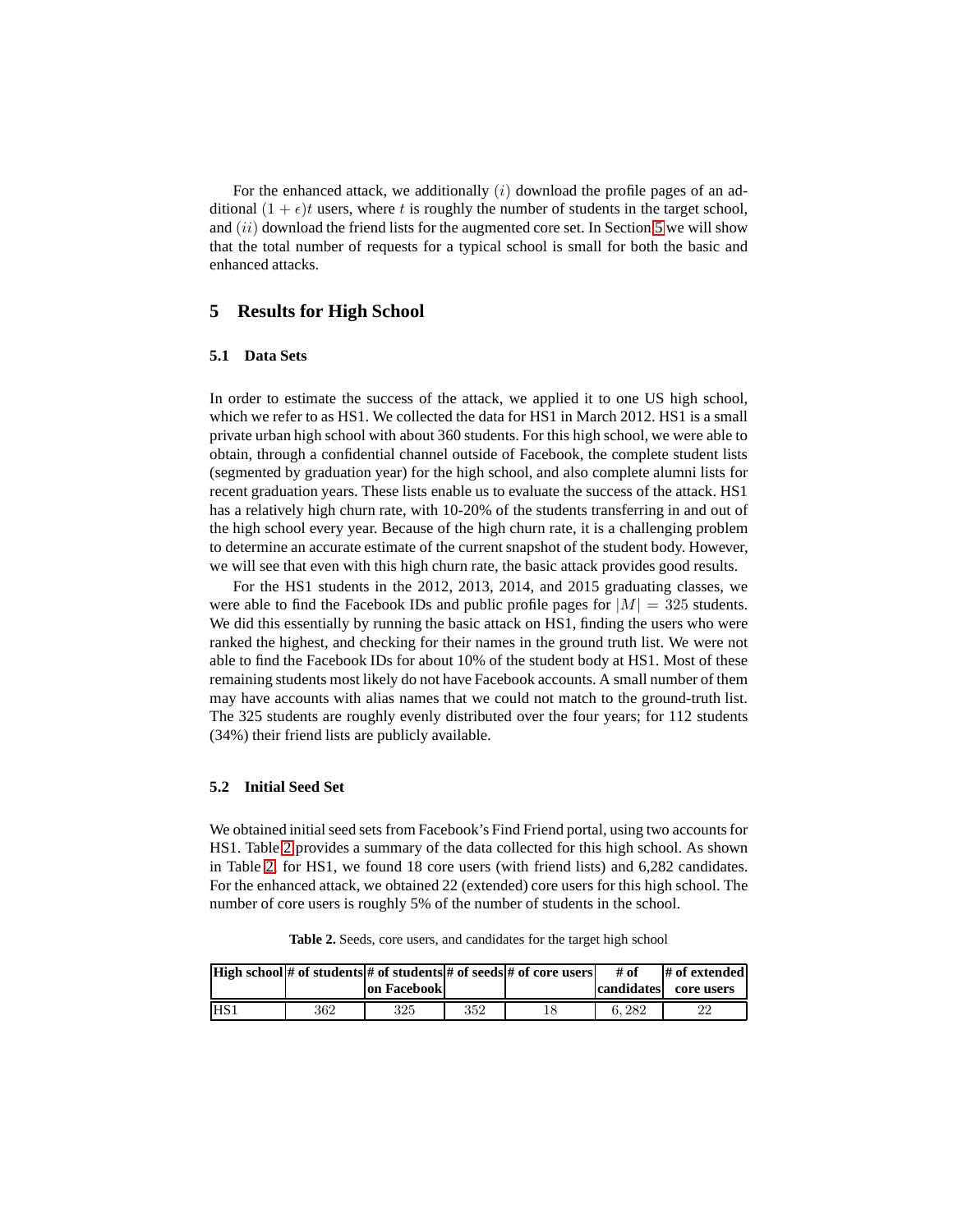#### **5.3 Crawling Effort**

Table [3](#page-10-0) summarizes the approximate crawling efforts required to collect the data sets for HS1. Note that the effort is quite small, with the number of HTTP requests sent being about twice the number of students in the target high school for the basic attack, and about five times the number of students in the target high school for the enhanced attack.

<span id="page-10-0"></span>

|  | Table 3. Crawling effort |  |
|--|--------------------------|--|
|--|--------------------------|--|

|     |               |           | <b>Facebook</b> HTTP requests Profile Requests for Total requests |     |     | <b>Total requests</b>                                       |  |
|-----|---------------|-----------|-------------------------------------------------------------------|-----|-----|-------------------------------------------------------------|--|
|     | accounts used | for seeds |                                                                   |     |     | pages   friend lists   for basic attack for enhanced attack |  |
| HS1 |               | 34        | 352                                                               | 360 | 746 | $1.\,\allowbreak576$                                        |  |

### **5.4 Results for HS1**

Recall that for HS1 there are 325 students having Facebook accounts. Also recall that we have the complete ground-truth information for HS1 (i.e., the Facebook IDs and graduation years for all of the 325 students). The results for both the basic and enhanced attacks, with and without filtering, are shown in Table [4](#page-10-1) for thresholds  $t$  ranging from 200 to 500. The set of users in each column includes the core users (or extended core users for the enhanced attack). In the notation  $x/y$ , x is the number of users from the set of 325 students that are found; and  $y$  is the number of users, from the set of  $x$  users, that are classified in the correct classification year. We see for the top 200, 300, and 400 cases, the enhanced attack with filtering gives the best results; for the top 500 case, the enhanced attack without filtering gives somewhat better results than the enhanced attack with filtering.

|                                                                   |  | Top 200 Top 300 Top 400 Top 500 |
|-------------------------------------------------------------------|--|---------------------------------|
| Basic attack without filtering                                    |  | 140/112 206/162 271/224 301/254 |
| Basic attack with filtering                                       |  | 148/122 196/165 259/227 299/264 |
| Enhanced attack without filtering 169/155 231/211 261/239 304/281 |  |                                 |
| Enhanced attack with filtering                                    |  | 175/158 232/211 272/250 299/276 |

<span id="page-10-1"></span>**Table 4.** Results for HS1 (which has 325 Facebook users)

We see that the filtering indeed reduced the number of false positives for the threshold of top 200, top 300, and top 400 users. But for the larger threshold, the filtering actually increased the number of false positives. This can be explained as follows. On one hand, when we increase the threshold beyond 400, we add mostly false positives, since there are not many true positives remaining. On the other hand, the filtering also accidentally filters out some of the true positives, giving an overall decrease in performance.

As an example, let us suppose that the attacker decides to use the enhanced attack with filtering, and considers the top 400 users as students in HS1. Examining the column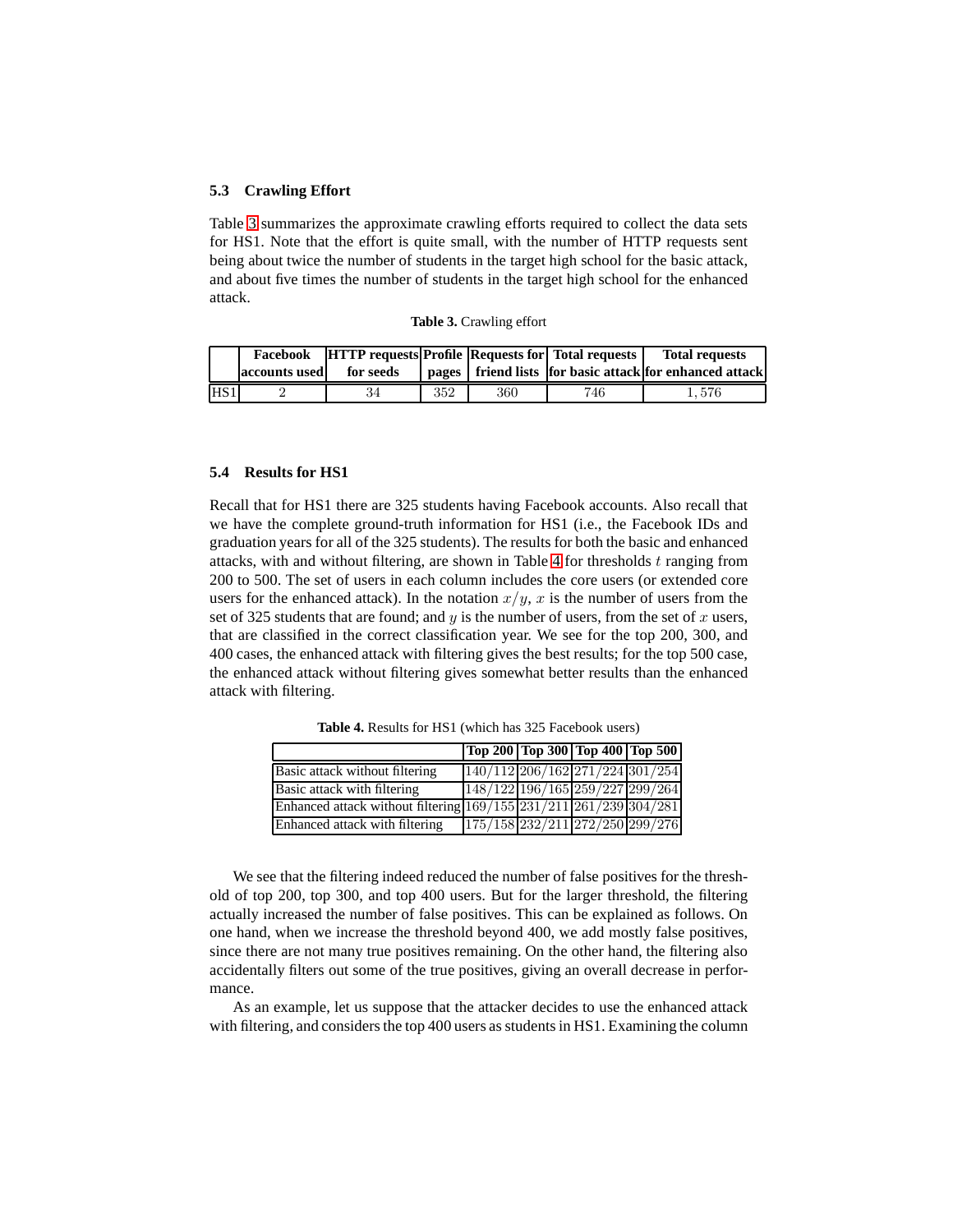

<span id="page-11-0"></span>**Fig. 1.** Overall performance of enhanced attack for HS1

for 400 students in Table [4,](#page-10-1) we see that with this choice of threshold, 272 (84%) of the 325 students are included in the attacker's set. So with this threshold, the attacker finds 84% of the high school student body (having Facebook accounts) with 128 false positives (32%). Moreover, of these 272 students, 250 (92%) have been classified in the correct graduation year. If the attacker wants to reduce the false positives, the attacker can declare only the top 200 users as students, in which case there are only 25 (13%) false positives, with 54% of the students found, of which 90% are classified in the correct graduation year. If the attacker can accept a larger number of false positives, he may instead choose the top 500 students, which would include 92% of the high school student body having Facebook accounts. We show these estimates for different choices of threshold  $t$  for the enhanced attack with filtering in Figure [1.](#page-11-0)

The results of obtaining 84% of the students in the high school, of which 92% are classified in the correct year, with 32% false positives are remarkable, particularly when considering the 10-15% annual churn rate at the high school. Many students attend HS1 for a short period of time. They make friends with the other students during their period of study, then their families move to another city. We manually inspected the 128 false positives (from the set of top 400 users) and found that about half of them were former students at HS1. For the other half of the false positives, they make very little public information available, so it is difficult to determine if they are former students or not (although most likely are since they have a large number of friends in HS1).

#### **5.5 Summary of Results**

As discussed in Section [3,](#page-3-0) when using Facebook's Find Friends Portal to search for users in a target high school, Facebook takes precautions to protect minors by not returning any registered minors. We have shown that an attacker, with relatively little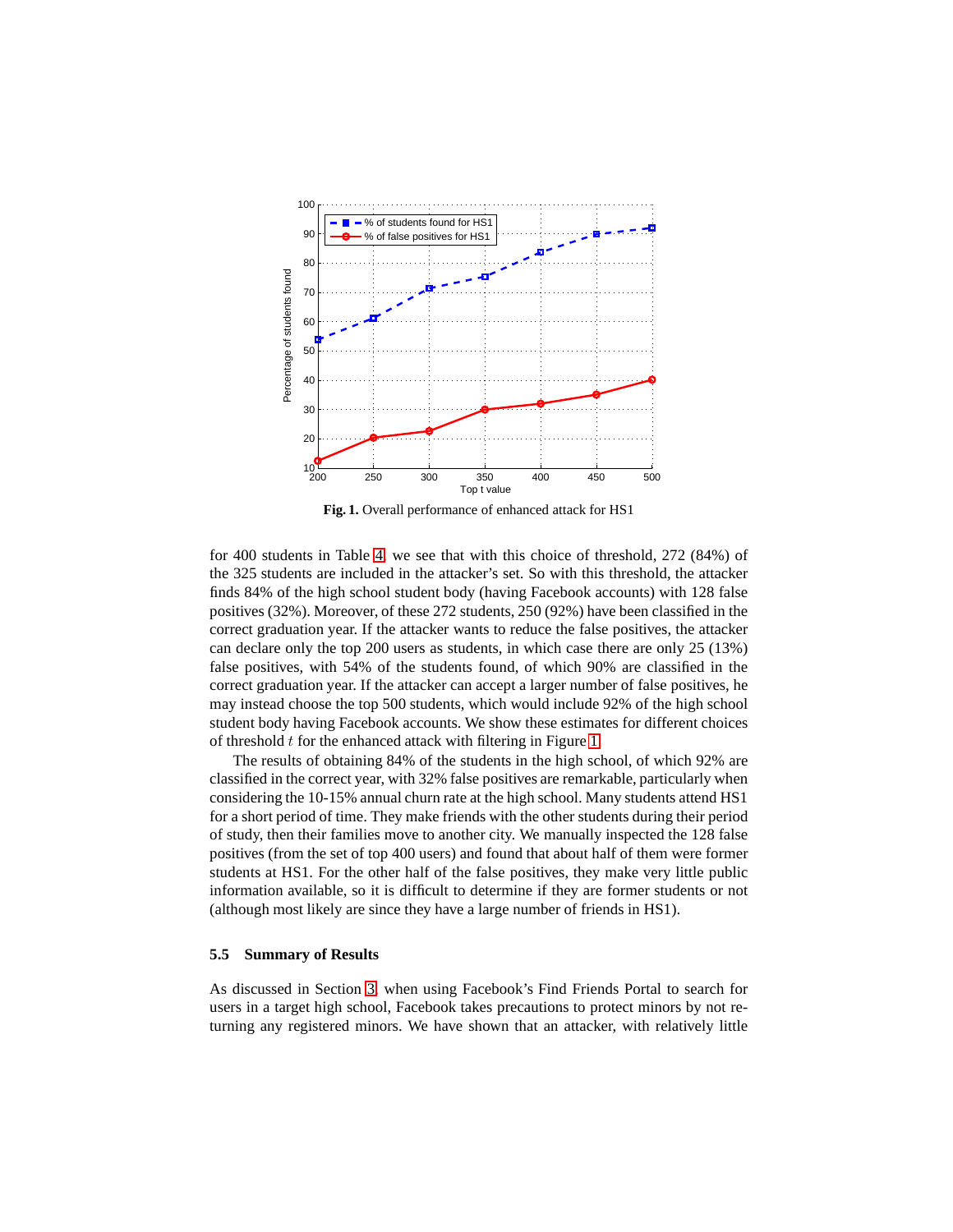crawling effort, can discover the majority of the students at the target high school. For example, we obtained 83% of all the students in HS1, with false-positive rates of 32%. Moreover, for each high school student in the list, the attacker can determine the student's graduation year with a high-level of accuracy. An attacker can then create profiles with varying degrees of information for the high-school students, as well as a variety of means to contact the students.

# **6 Related work**

There is substantial previous work on using statistical inference to infer private information about OSN users. Zheleva and Getoor [\[20\]](#page-14-1) proposed techniques to predict gender and political views of users in four real-world datasets (including Facebook) using general relational classification and group-based classification. Jernigan and Mistree [\[14\]](#page-13-10) demonstrated a method for accurately predicting the sexual orientation of Facebook users by analyzing friendship associations. Other papers [\[19,](#page-14-2)[13,](#page-13-11)[17\]](#page-14-3) have also examined inferring private information from social networks. Thomas et al. examine scenarios where conflicting privacy settings between friends will reveal information that at least one user intending to remain private [\[18\]](#page-14-4). Becker and Chen [\[10\]](#page-13-12) inferred many different attributes of Facebook users, including affiliation, age, country, degree of education, employer, high school name and grad year, political view, relationship status, university and zip code using the most popular attribute values of the user's friends. Dey et al. [\[12\]](#page-13-13) examine a large dataset and develop a methodology to estimate ages of Facebook users. Mislove et al. [\[16\]](#page-14-5) proposed a method of inferring user attributes by detecting communities in social networks, based on the observation that users with common attributes form dense communities.

All of the above studies focus on inferring information about adults. To our knowledge, this is the first paper that identifies the privacy problem in OSNs for minors, and also the first paper to quantify the extent of the privacy leakage. The problem is challenging since, for registered minors, little information, including friend lists, is available to an attacker. The attack makes use of two key properties in modern OSNs:  $(i)$  many minors lie about their age and are therefore considered adults by the OSN; and  $(ii)$  using reverse lookup, an attacker can construct a user's friend list even if the user hides her friend list to everyone.

# **7 Conclusion**

In this paper we have shown how a privacy law for protecting children's privacy can inadvertently increase minor's exposure to third parties. Facebook and other Online Social Networks (OSNs) take precautions to prevent strangers from using their services to extensively profile minors. But because a significant fraction of minors lie about their ages, we show how many of the precautions can be circumvented, putting both lying and truthful minors at risk. For a given target high school, we described an attack of using an OSN to profile the current students in the high school. The attack finds the majority of the students in the school, and for each student builds a profile that includes information that is not normally available to strangers, including current city, current school, graduation year, high-school friends, and estimated birth year.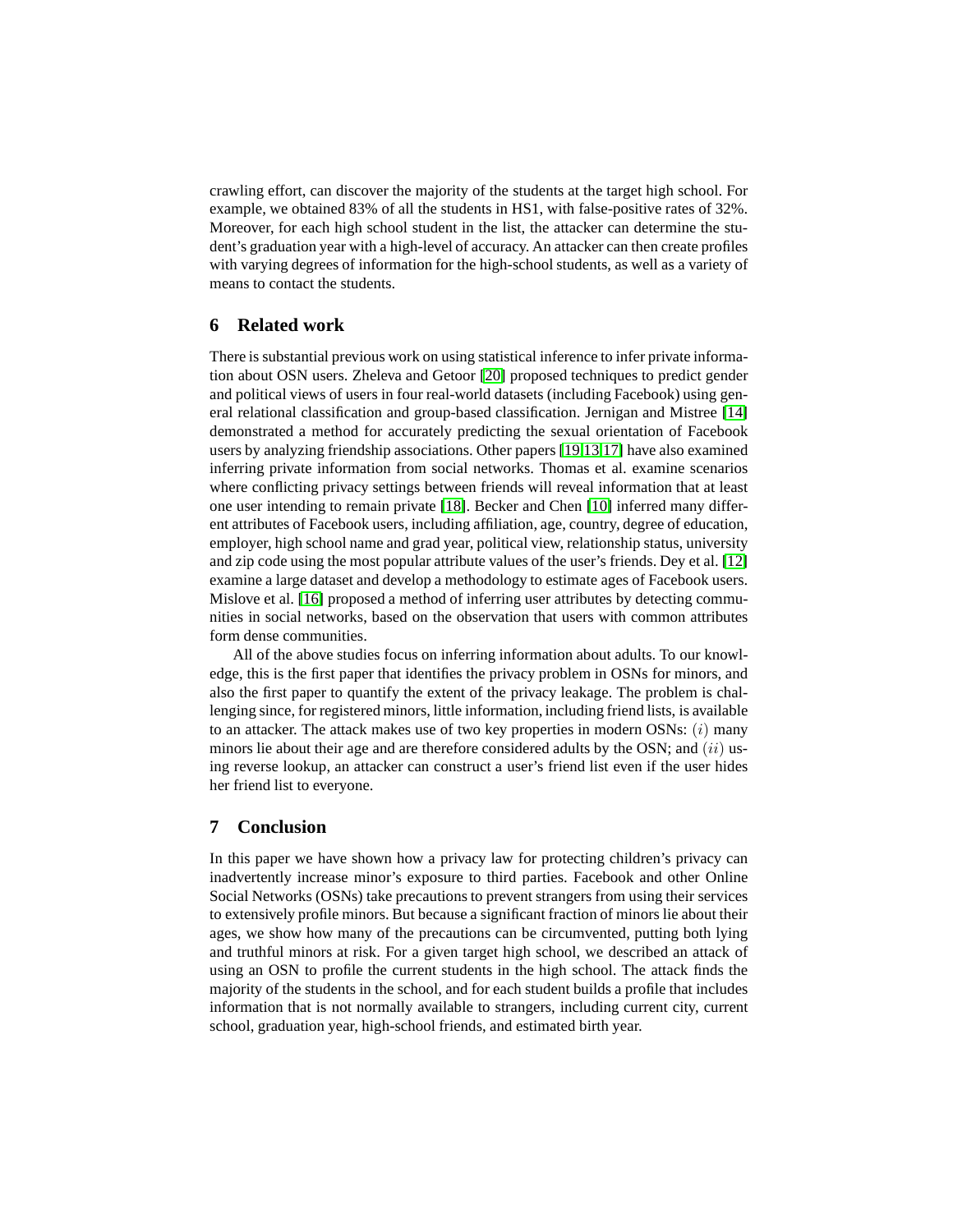Although the COPPA law indirectly exacerbates the third party privacy problem for minors, we are certainly not arguing that governments should abandon enacting laws to protect the online privacy of children. We believe, however, that the laws must be carefully designed and consider leakages to third-parties as well as to first-parties.

# **8 Acknowledgment**

This work was supported in part by the NSF (under grant 0966187). The views and conclusions contained in this document are those of the authors and should not be interpreted as necessarily representing the official policies, either expressed or implied, of any of the sponsors.

# <span id="page-13-9"></span>**References**

- <span id="page-13-4"></span>1. Find Friends Portal, <https://www.facebook.com/find-friends/browser/>, accessed May 7, 2013
- 2. How does privacy work for minors?, [http://www.facebook.com/help/?](http://www.facebook.com/help/?page=214189648617074) [page=214189648617074](http://www.facebook.com/help/?page=214189648617074), accessed May 7, 2013
- <span id="page-13-1"></span><span id="page-13-0"></span>3. Children's Online Privacy Protection Act (1998), [http://www.ftc.gov/ogc/](http://www.ftc.gov/ogc/coppa1.htm) [coppa1.htm](http://www.ftc.gov/ogc/coppa1.htm)
- 4. Groups Make Recommendations for Kids' Facebook (Adweek, June 18, 2012), [http://](http://www.adweek.com/news/technology/groups-make-recommendations-kids-facebook-141195) [www.adweek.com/news/technology/groups-make-recommendations](http://www.adweek.com/news/technology/groups-make-recommendations-kids-facebook-141195)[kids-facebook-141195](http://www.adweek.com/news/technology/groups-make-recommendations-kids-facebook-141195)
- <span id="page-13-8"></span>5. Attorney General Kelly announces criminal charges in elaborate "Facebook" false identity scam targeting young girls for sex (February 10, 2012), [http://www.](http://www.attorneygeneral.gov/press.aspx?id=6431) [attorneygeneral.gov/press.aspx?id=6431](http://www.attorneygeneral.gov/press.aspx?id=6431)
- <span id="page-13-7"></span><span id="page-13-2"></span>6. Do Not Track Kids Act of 2011 (May 13, 2011), [http://www.gpo.gov/fdsys/pkg/](http://www.gpo.gov/fdsys/pkg/BILLS-112hr1895ih/pdf/BILLS-112hr1895ih.pdf) [BILLS-112hr1895ih/pdf/BILLS-112hr1895ih.pdf](http://www.gpo.gov/fdsys/pkg/BILLS-112hr1895ih/pdf/BILLS-112hr1895ih.pdf)
- 7. Senator Opens Investigation of Data Brokers (The New York Times, October 10, 2012), [http://www.nytimes.com/2012/10/11/technology/senator](http://www.nytimes.com/2012/10/11/technology/senator-opens-investigation-of-data-brokers.html)[opens-investigation-of-data-brokers.html](http://www.nytimes.com/2012/10/11/technology/senator-opens-investigation-of-data-brokers.html)
- <span id="page-13-3"></span>8. Update Urged on Childrens Online Privacy (The New York Times, September 15, 2011), [http://www.nytimes.com/2011/09/16/technology/ftc-proposes](http://www.nytimes.com/2011/09/16/technology/ftc-proposes-updates-to-law-on-childrens-online-privacy.html)[updates-to-law-on-childrens-online-privacy.html](http://www.nytimes.com/2011/09/16/technology/ftc-proposes-updates-to-law-on-childrens-online-privacy.html)
- <span id="page-13-12"></span><span id="page-13-6"></span>9. On the Web, Children Face Intensive Tracking (The Wall Street Journal, September 17, 2010)
- 10. Becker, J., Chen, H.: Measuring Privacy Risk in Online Social Networks. In: Proceedings of W2SP 2009: Web 2.0 Security and Privacy (2009)
- <span id="page-13-5"></span>11. Dey, R., Ding, Y., Ross, K.W.: The High-School Profiling Attack: How Online Privacy Laws Can Actually Increase Minors Risk. Tech. rep. (2012), [http://cis.poly.edu/](http://cis.poly.edu/~ross/papers/HighSchool.pdf) [˜ross/papers/HighSchool.pdf](http://cis.poly.edu/~ross/papers/HighSchool.pdf)
- <span id="page-13-13"></span>12. Dey, R., Tang, C., Ross, K.W., Saxena, N.: Estimating age privacy leakage in online social networks. In: Proceedings of the IEEE INFOCOM 2012, Orlando, FL, USA. pp. 2836–2840 (2012)
- <span id="page-13-11"></span>13. He, J., Chu, W.W., Liu, Z.V.: Inferring privacy information from social networks. In: Proceedings of the 4th IEEE International Conference on Intelligence and Security Informatics. pp. 154–165 (2006)
- <span id="page-13-10"></span>14. Jernigan, C., Mistree, B.F.T.: Gaydar: Facebook Friendships Expose Sexual Orientation. First Monday 14(10) (2009)